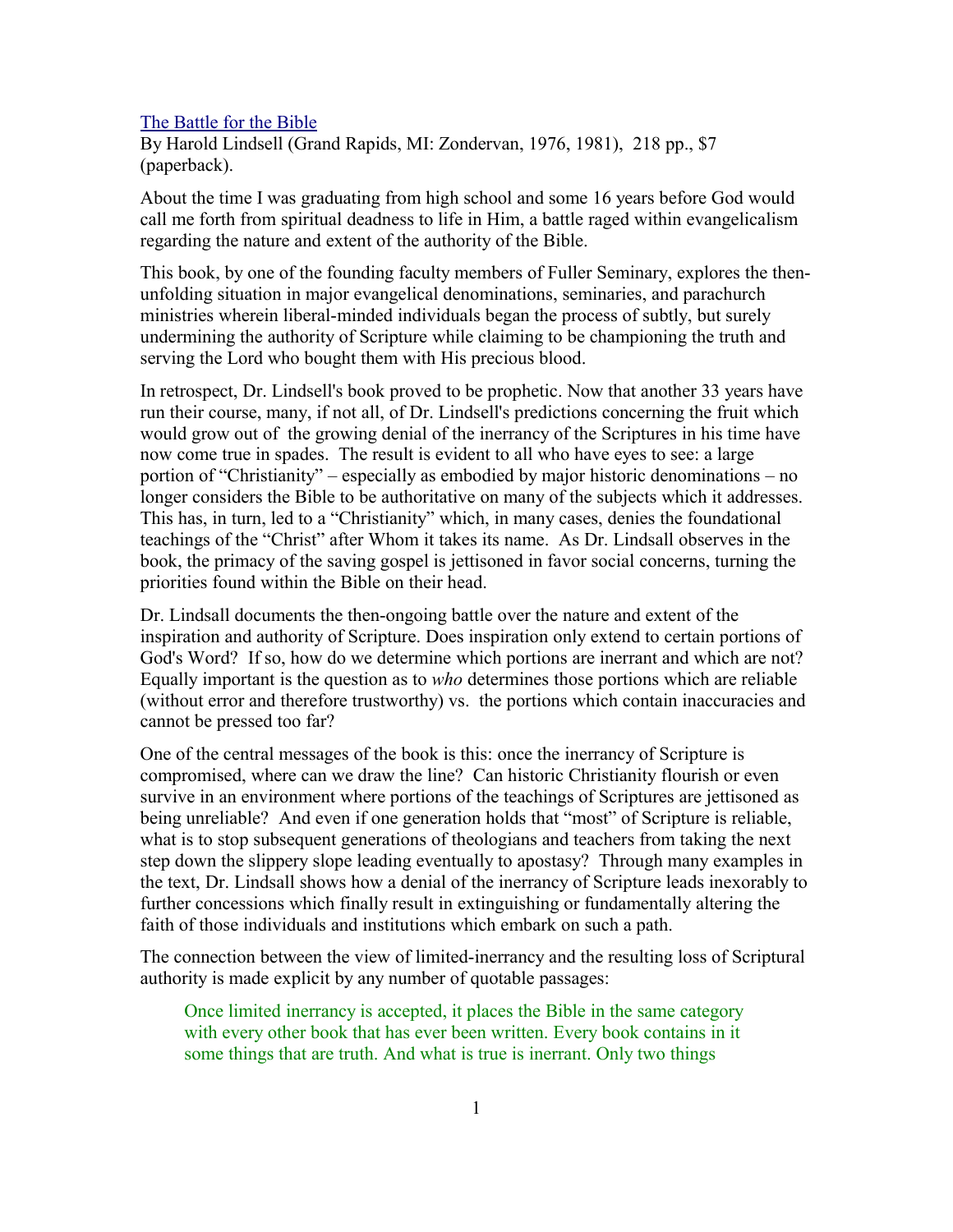remain to be determined once this position is acknowledged. The first is what proportion of the book is true and what proportion false. It may be 90 percent false and 10 percent true; or it may be 90 percent true and 10 percent false. The second thing that needs to be determined is what parts of the book are true. Since the book contains both error and falsehood, of necessity, *other criteria outside of the book must be brought to bear upon it to determine what is false and what is true. Whatever the source of the other criteria, that becomes the judge of the book in question. Thus the book becomes subordinated to the standard against which its truth is determined and measured.* If inspiration means anything, and if inspiration pertains to the totality of the Bible, then we must see what limited inerrancy means. First, it means that something outside of and above the Bible becomes its judge. There is something that is truer and more sure than Scripture and whatever it is has not been inspired of God. *So a noninspired source takes precedence over an inspired Bible.* Second it leaves us in a vacuum without any basis for determining what parts of the Bible tell the truth and what parts do not*.* [p. 203, emphasis mine]

The book caused me reflect back to the time just a few years after I had come to faith when I became convinced that it was God's call on my life to be a teacher within the Body of Christ and that I would benefit from additional training in theology and the original languages of the Scriptures, presumably at a seminary. As I investigated the various doctrinal positions of well-known seminaries and interacted with their faculty members, I quickly encountered what Dr. Lindsall observes in the book: the obviously unethical situation of Christian teachers who annually signed a doctrinal statement to which they themselves had no intention of adhering—facilitated by institutions which were unwilling or unable to uphold their own published doctrinal positions. I came to see why many cautious Christians referred to such an educational process as "attending *cemetery*" rather than "attending seminary"! Many are the promising young men who have undergone additional Christian training only to find their faith shipwrecked at the hands of liberal academics who populate many of these institutions—which often place a greater emphasis upon academic respectability than faithfulness to our Lord.

I especially remember a telephone conversation I had with the then president of the Seattle campus of Fuller Seminary. The level of unbelief and rationalistic reinterpretation of the miraculous exhibited by this faculty member astonished my naive faith. After hanging up the phone, I had prayed that Christ would keep me, by His Spirit, from a similar path as this liberal academic. How ironic: here was the same Fuller Seminary which had once been founded on the rock of an inerrant Word of God—how far it has since drifted away from a normative understanding of the Scriptures!

Later, I came to understand the "cycle of apostasy" which operates within almost all Christian institutions. This is a cycle of spiritual birth and death which is critical for believers to be aware of:

A small school splinters off from a group which is headed for liberalism and apostasy.